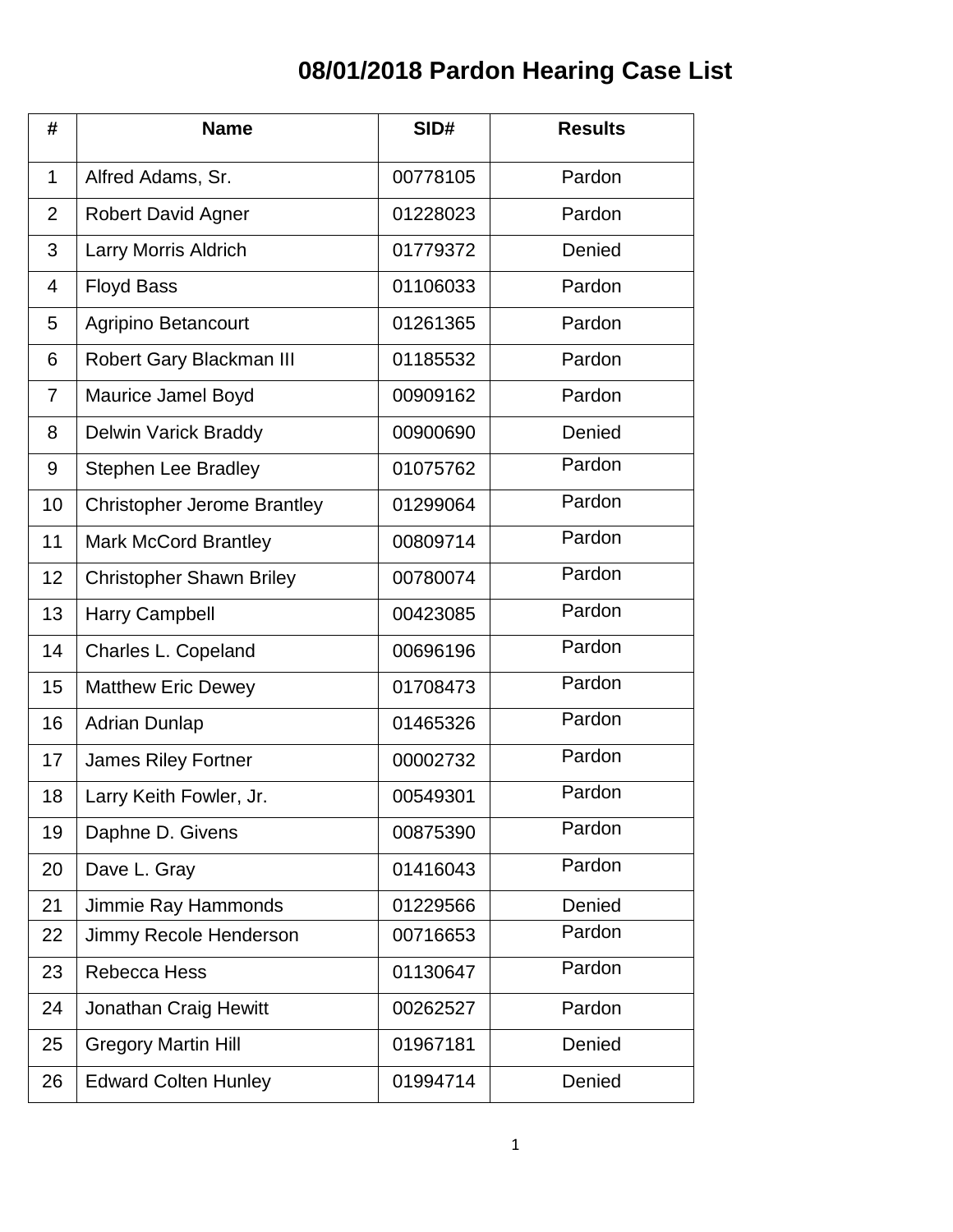## **08/01/2018 Pardon Hearing Case List**

| 27 | <b>Cleshay Hunter</b>          | 02193602 | Denied      |
|----|--------------------------------|----------|-------------|
| 28 | Jacob D. Kessinger             | 02111545 | Denied      |
| 29 | <b>Philip Daniel Kingston</b>  | 01788023 | Denied      |
| 30 | Daniel Levi Kirkland           | 01432665 | Pardon      |
| 31 | Kevin Michael Liggett          | 01069773 | Pardon      |
| 32 | Johnny Lowrell Lindsay         | 00804026 | Pardon      |
| 33 | Bryan C. McAllister            | 00967281 | Pardon      |
| 34 | Moses Julius McKinney          | 01666302 | Pardon      |
| 35 | Harry Medina                   | 02170401 | Denied      |
| 36 | Daisy M. Menendez              | none     | Pardon      |
| 37 | <b>Henry Mitchell</b>          | 00919907 | Pardon      |
| 38 | <b>Brenda Murray</b>           | 00230105 | Pardon      |
| 39 | Deborah Lynn Parrish           | 01516520 | Rescheduled |
| 40 | Crystal A. Patterson           | 01967464 | Denied      |
| 41 | Robert P. Peele, Jr.           | 00561533 | Rescheduled |
| 42 | Joseph M. Ramirez              | 00921335 | rescheduled |
| 43 | <b>Taylor Shelley Rathbone</b> | 01832880 | Denied      |
| 44 | Alicia Shantelle Reed          | 01606069 | Pardon      |
| 45 | Mary K. Reher                  | 00587247 | Pardon      |
| 46 | Francisco A. Reyes Del Carmen  | 02226572 | Denied      |
| 47 | Kobi Kaabar Richardson         | 01055976 | Denied      |
| 48 | Kennedy L. Rodgers             | 01862098 | Pardon      |
| 49 | <b>Michael Scott</b>           | 01004820 | Pardon      |
| 50 | <b>Kimberly Ann Shealy</b>     | 01785100 | Denied      |
| 51 | Keyatta Aieshaw Smalls         | 01314158 | Pardon      |
| 52 | <b>Quatreal Levetis Smith</b>  | 01057378 | Pardon      |
| 53 | <b>Randy Glenn Smith</b>       | 01144033 | Resch       |